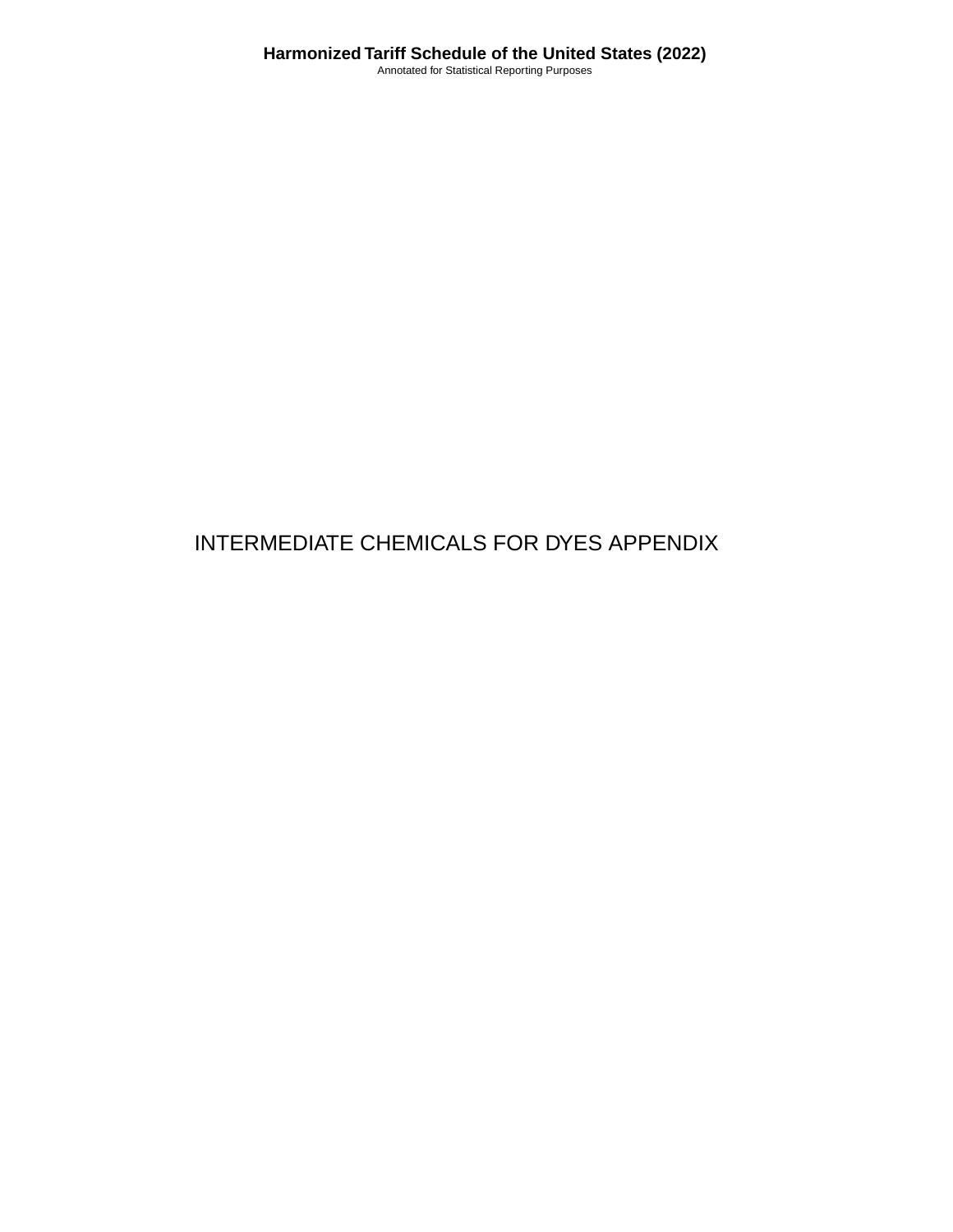# Harmonized Tariff Schedule of the United States (2022)

Annotated for Statistical Reporting Purposes

## INTERMEDIATE CHEMICALS FOR DYES APPENDIX

This appendix enumerates those intermediate chemicals for dyes which are eligible for duty-free treatment under the provisions of general note 14 of the tariff schedule.

 $\overline{2}$ 

| <b>Product Name</b>       | <b>CAS Number</b> |
|---------------------------|-------------------|
|                           |                   |
|                           |                   |
|                           |                   |
|                           |                   |
|                           |                   |
|                           |                   |
|                           |                   |
|                           |                   |
|                           |                   |
|                           |                   |
|                           |                   |
|                           |                   |
|                           |                   |
|                           |                   |
|                           |                   |
|                           |                   |
|                           |                   |
|                           |                   |
|                           |                   |
|                           |                   |
|                           |                   |
|                           |                   |
|                           |                   |
|                           |                   |
|                           |                   |
|                           |                   |
|                           |                   |
|                           |                   |
|                           |                   |
|                           |                   |
|                           |                   |
|                           |                   |
|                           |                   |
|                           |                   |
|                           |                   |
|                           |                   |
|                           |                   |
|                           |                   |
|                           |                   |
|                           |                   |
|                           |                   |
|                           |                   |
|                           |                   |
|                           |                   |
| Benzamine, 2.4-dimethoxy- |                   |
|                           |                   |
|                           |                   |
|                           |                   |
|                           |                   |
|                           |                   |
|                           |                   |
|                           |                   |
|                           |                   |
|                           |                   |
|                           |                   |
|                           |                   |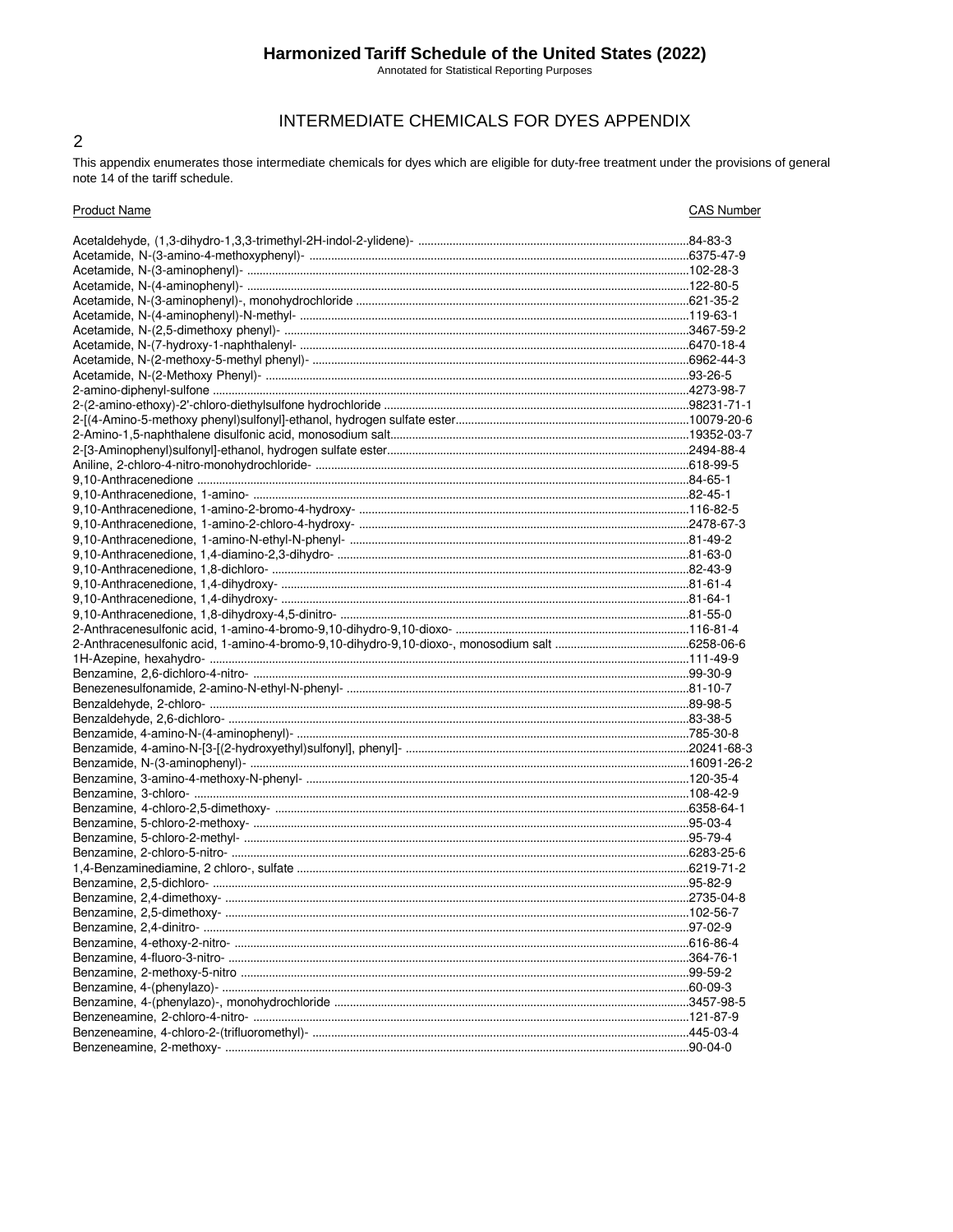# INTERMEDIATE CHEMICALS FOR DYES APPENDIX

| <b>Product Name</b> | <b>CAS Number</b> |
|---------------------|-------------------|
|                     |                   |
|                     |                   |
|                     |                   |
|                     |                   |
|                     |                   |
|                     |                   |
|                     |                   |
|                     |                   |
|                     |                   |
|                     |                   |
|                     |                   |
|                     |                   |
|                     |                   |
|                     |                   |
|                     |                   |
|                     |                   |
|                     |                   |
|                     |                   |
|                     |                   |
|                     |                   |
|                     |                   |
|                     |                   |
|                     |                   |
|                     |                   |
|                     |                   |
|                     |                   |
|                     |                   |
|                     |                   |
|                     |                   |
|                     |                   |
|                     |                   |
|                     |                   |
|                     |                   |
|                     |                   |
|                     |                   |
|                     |                   |
|                     |                   |
|                     |                   |
|                     |                   |
|                     |                   |
|                     |                   |
|                     |                   |
|                     |                   |
|                     |                   |
|                     |                   |
|                     |                   |
|                     |                   |
|                     |                   |
|                     |                   |
|                     |                   |
|                     |                   |
|                     |                   |
|                     |                   |
|                     |                   |
|                     |                   |
|                     |                   |
|                     |                   |
|                     |                   |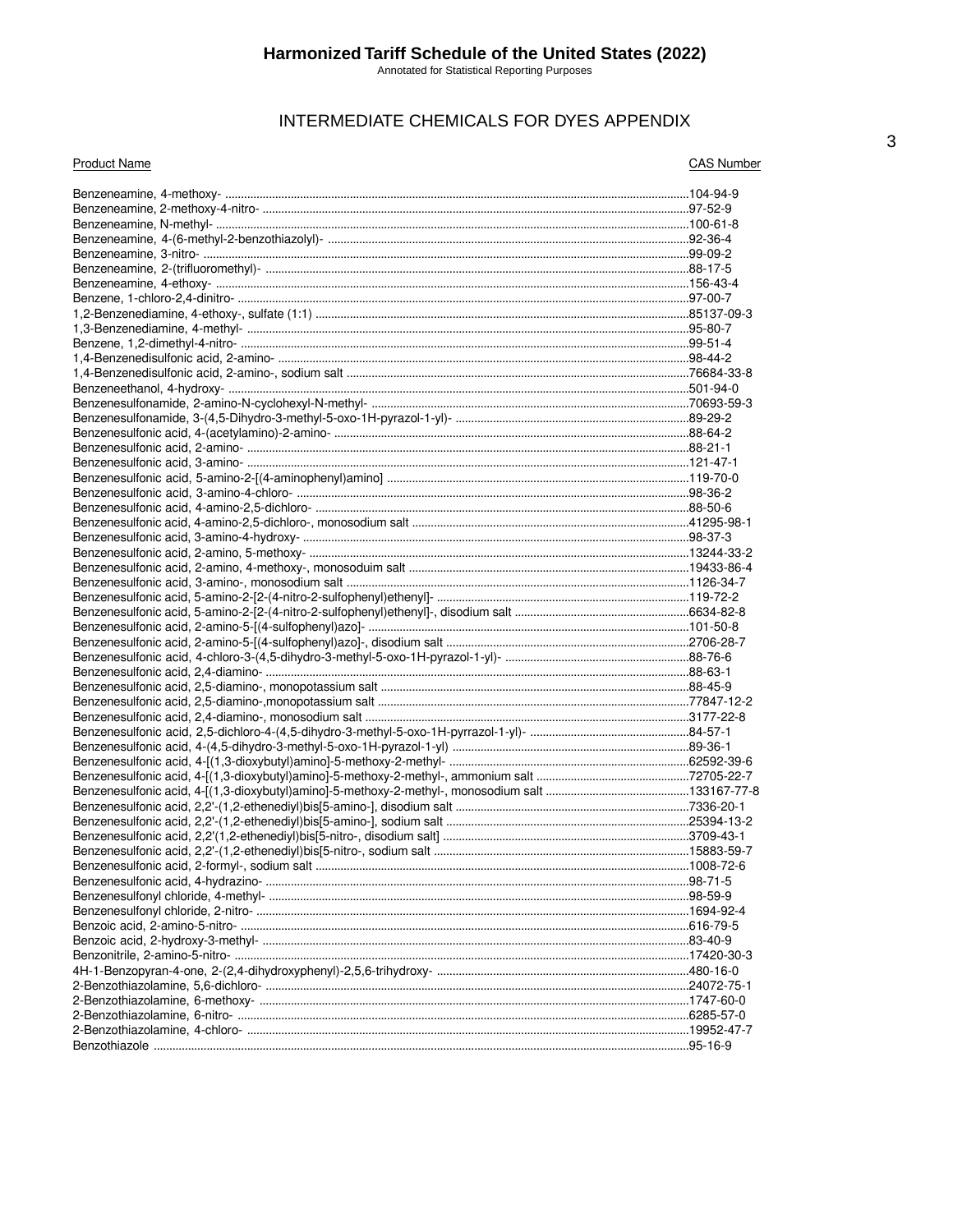#### **Harmonized Tariff Schedule of the United States (2022)**

Annotated for Statistical Reporting Purposes

# INTERMEDIATE CHEMICALS FOR DYES APPENDIX

#### 4

#### Product Name CAS Number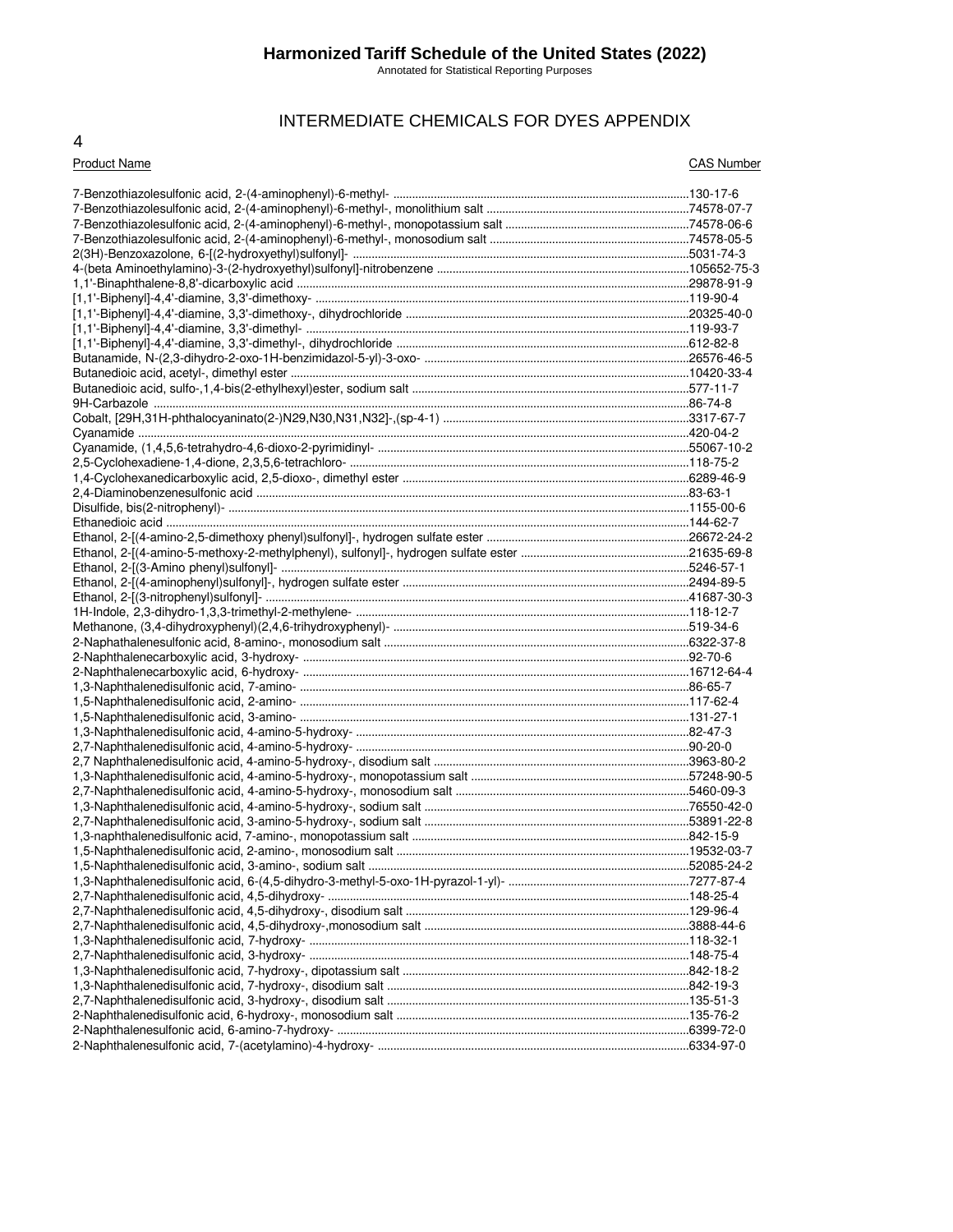# INTERMEDIATE CHEMICALS FOR DYES APPENDIX

#### **Product Name**

**CAS Number**